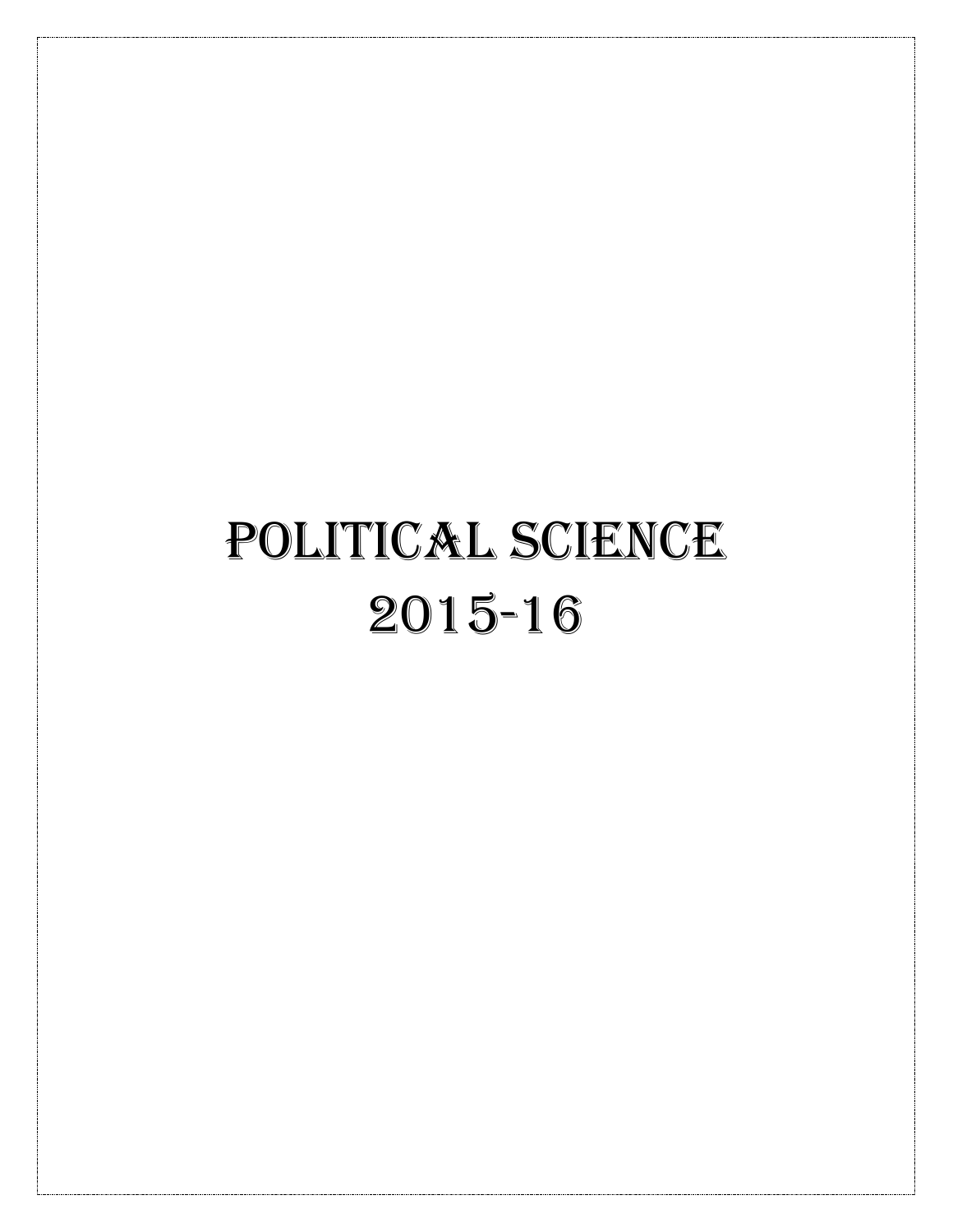## **MONTHLY REPORT OF THE ACTIVITIES OF THE YEAR 2015-16**

**Name of the Dept/Club : POLITICAL SCIENCE Month : JUNE 2015-MARCH 2016** 

### **PROGRAMMES**

| <b>Month</b>  | <b>Date</b>              | of<br><b>Nature</b><br>the<br>activity/Title<br>the<br>of<br>programme if any                                                                                                                                                                                                                                                 | <b>Chief</b><br>$Invitee(s)$ /<br><b>Resources</b><br><b>Persons</b> | <b>Number</b><br>and<br>details<br><b>of</b><br>benefici<br>aries | <b>Remark</b><br>s/<br><b>Specific</b><br><b>Comme</b><br>nts | Details of<br>paper<br>cuttings/p<br>hotos<br>attached |
|---------------|--------------------------|-------------------------------------------------------------------------------------------------------------------------------------------------------------------------------------------------------------------------------------------------------------------------------------------------------------------------------|----------------------------------------------------------------------|-------------------------------------------------------------------|---------------------------------------------------------------|--------------------------------------------------------|
| <b>JUNE</b>   | 26/06/15                 | Lecture on "Human rights<br>and Environment"                                                                                                                                                                                                                                                                                  | C.R.<br>Sri.<br>Neelakandan                                          |                                                                   |                                                               |                                                        |
| <b>JULY</b>   | ۰                        |                                                                                                                                                                                                                                                                                                                               |                                                                      |                                                                   |                                                               |                                                        |
| <b>AUGUST</b> | 20/08/15                 | 'Santhwanam"<br>Charity<br>Programme<br>The<br>Association decided not to<br>celebrate Onam and fund<br>(3500)<br>collected<br>from<br>for<br>students<br>Onam<br>celebration and along with<br>faculties contribution was<br>given given to one of our<br>students whose father was<br>hospitalized with Prostate<br>cancer. | Faculty                                                              |                                                                   |                                                               |                                                        |
| <b>SEP</b>    | ۰                        |                                                                                                                                                                                                                                                                                                                               |                                                                      | $\overline{\phantom{a}}$                                          | $\overline{\phantom{a}}$                                      | $\overline{\phantom{a}}$                               |
| <b>OCT</b>    | $\overline{\phantom{0}}$ |                                                                                                                                                                                                                                                                                                                               |                                                                      |                                                                   |                                                               |                                                        |
| <b>NOV</b>    | 26/11/15                 | Nomination for College<br>level union election<br>Constitution day - Film<br>and<br>debate<br>Show<br>on<br>66'<br>of<br>years<br>Indian<br>Constitution"                                                                                                                                                                     | Prof.Renish<br>Joseph                                                |                                                                   |                                                               |                                                        |
| <b>DEC</b>    |                          |                                                                                                                                                                                                                                                                                                                               |                                                                      |                                                                   |                                                               |                                                        |
| <b>JAN</b>    | 25/01/16                 | Inter Departmental quiz on<br>National voters                                                                                                                                                                                                                                                                                 | Prof.Renish<br>Joseph                                                |                                                                   |                                                               |                                                        |
| <b>FEB</b>    | 22/02/16                 | distribution<br>Certificate<br>of<br>human rights add on course<br>and talk on "Public interest<br>litigation and human rights"                                                                                                                                                                                               | Sri.Jomon<br>Puthenpura<br>ckal, Social<br>Activist                  |                                                                   |                                                               |                                                        |
| <b>MARCH</b>  |                          |                                                                                                                                                                                                                                                                                                                               |                                                                      |                                                                   |                                                               |                                                        |